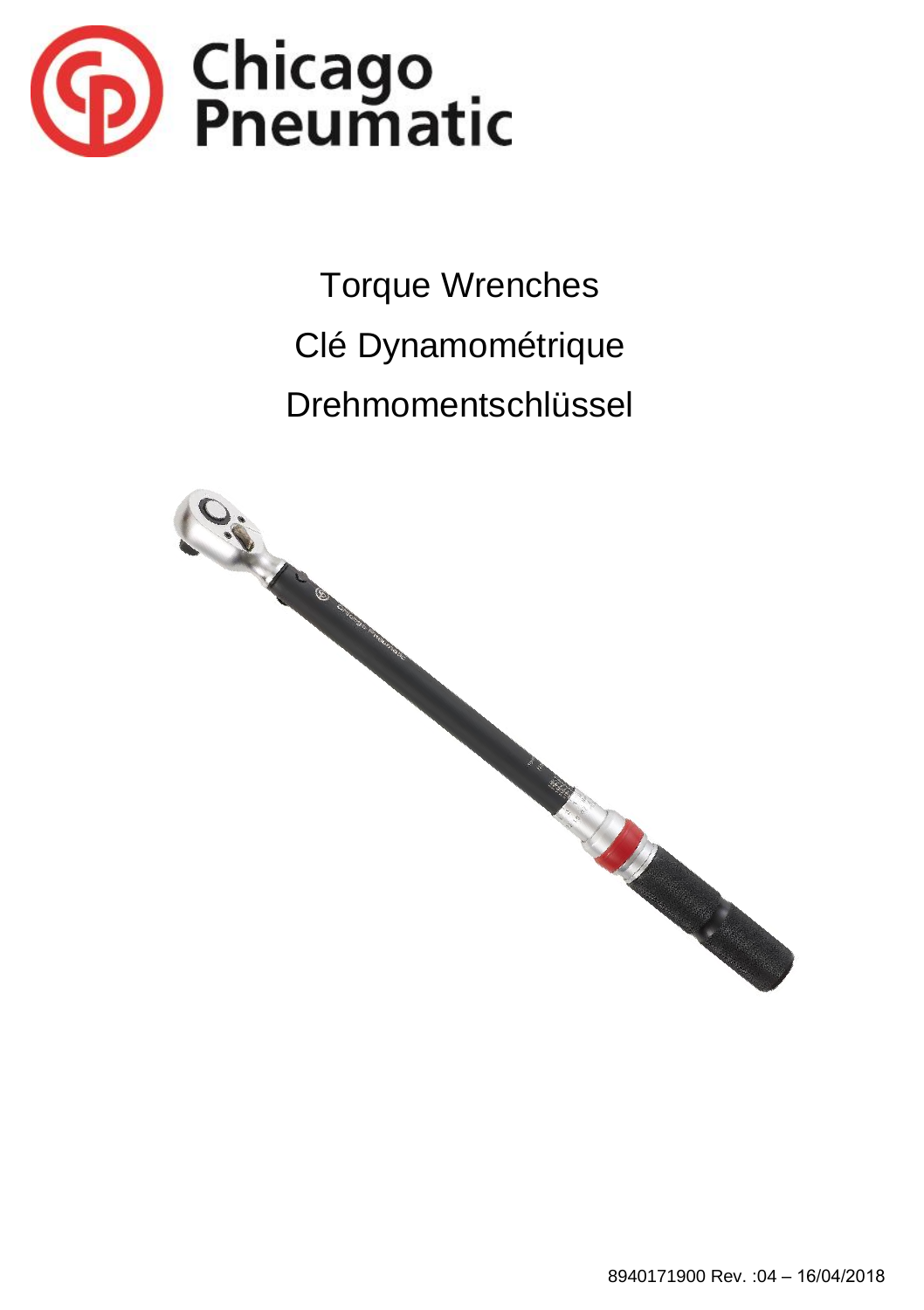| Model: | Square drive | <b>Torque Range</b>                  | Lenght  | Precision     |
|--------|--------------|--------------------------------------|---------|---------------|
|        |              |                                      |         | $\frac{0}{0}$ |
| CP8905 | 1/4'         | $5 - 25$ Nm<br>$50 - 250$ in-lb      | 245 mm  | ±4%           |
| CP8910 | 3/8          | 20 - 100 Nm<br>$15 - 75$ ft-lb       | 410 mm  | ±4%           |
| CP8915 | 1/2          | $40 - 200$ Nm<br>$30 - 150$ ft-lb    | 520 mm  | ±4%           |
| CP8917 | 1/2          | $60 - 340$ Nm<br>$50 - 250$ ft-lb    | 610 mm  | ±4%           |
| CP8920 | 3/4'         | $150 - 750$ Nm<br>$100 - 550$ ft-lb  | 1060 mm | ±4%           |
| CP8925 | 1'           | $200 - 1000$ Nm<br>$150 - 750$ ft-lb | 1255 mm | ±4%           |

1. Unlock

2. Adjust



3. Align







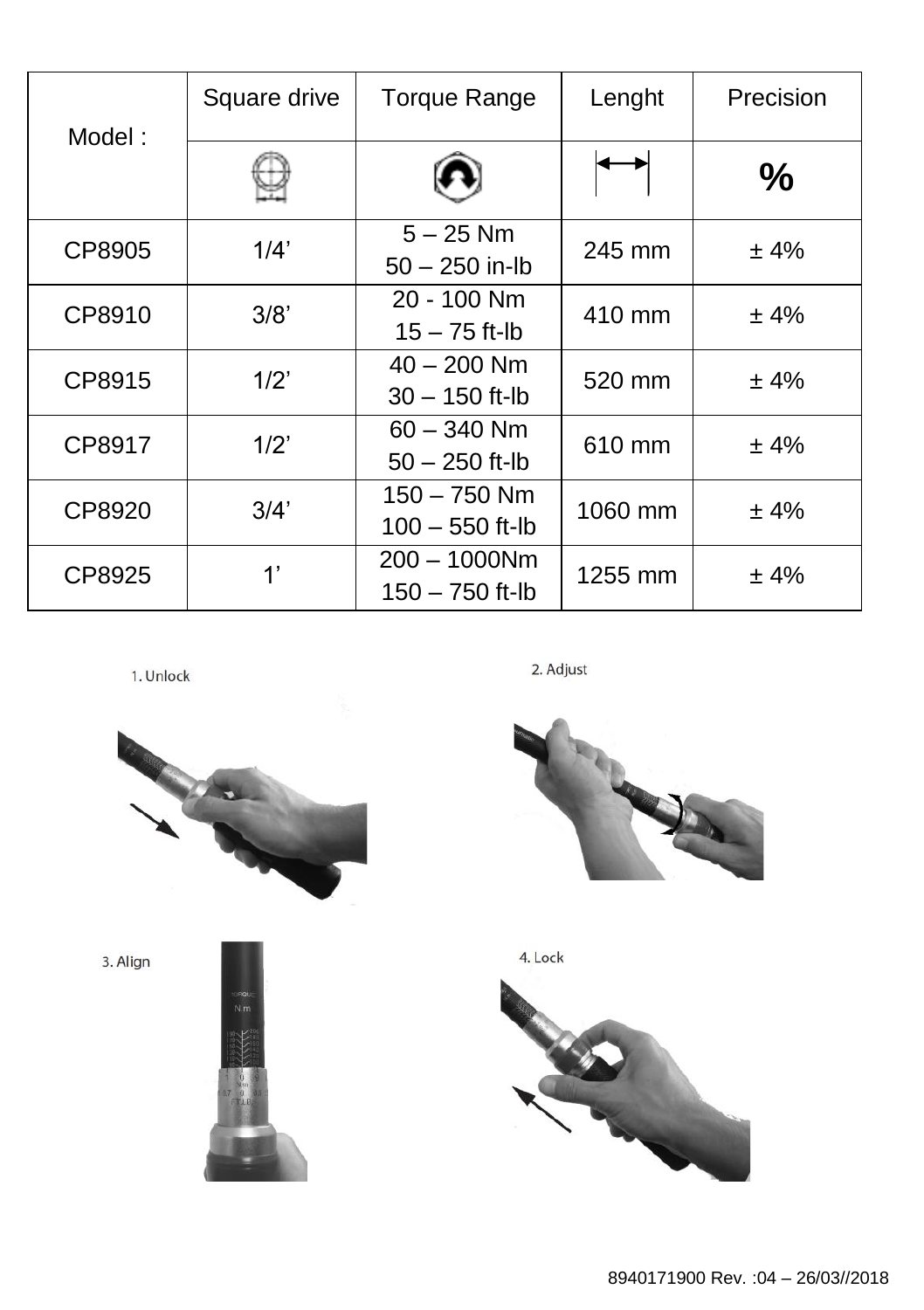

# **CERTIFICATE OF CONFORMANCE IN ACCORDANCE WITH ISO6789-1**

Model N° :…………………………………. Max. Derivation / Tolerance :………………………..

Range: 20 – 100Nm (The lowest value for torque certificate of conformance is from 20% of the maximum torque value.)

| <b>Ambient Temperature:</b> |             | Humidity: |                                 |   | $Inspector: \ldots \ldots \ldots \ldots \ldots$ |   |   |  |
|-----------------------------|-------------|-----------|---------------------------------|---|-------------------------------------------------|---|---|--|
|                             | Permissable |           | Test Results - CW (% Deviation) |   |                                                 |   |   |  |
| Set torque                  | Min.        | Max.      |                                 | 2 | 3                                               | 4 | 5 |  |
| 20%                         |             |           |                                 |   |                                                 |   |   |  |
| 60%                         |             |           |                                 |   |                                                 |   |   |  |
| 100%                        |             |           |                                 |   |                                                 |   |   |  |

Accessories fitted to the Torque Wrench for the purposes of this test:…………………………………………

Dimensions: …………………………………………..

## **The limits shown, and the test equipment used for this Declaration of conformance, comply with the requirements of ISO 6789 – 1 : 2017**

### **The Test results shown above, fall within the maximum permitted deviation – YES / NO**

Measurement device used :…………………………………………………………………………………………...

Model N° :……………………………………………………Serial N° :………………………………………………

The measurement device used to conduct this test has been calibrated by :…………………………………

To meet ISO 17025: 2005 traceability requirement.

The measurement error of this equipment is less than 25% of the maximum permissable deviation.

This calibration is valid for 12 months from stock despatch date.

Stock Despatch date :………………………….Place of issue :…………………………………………………... Signature……………………………………………. Date of test :…………………………

Quality Manager : Signature :